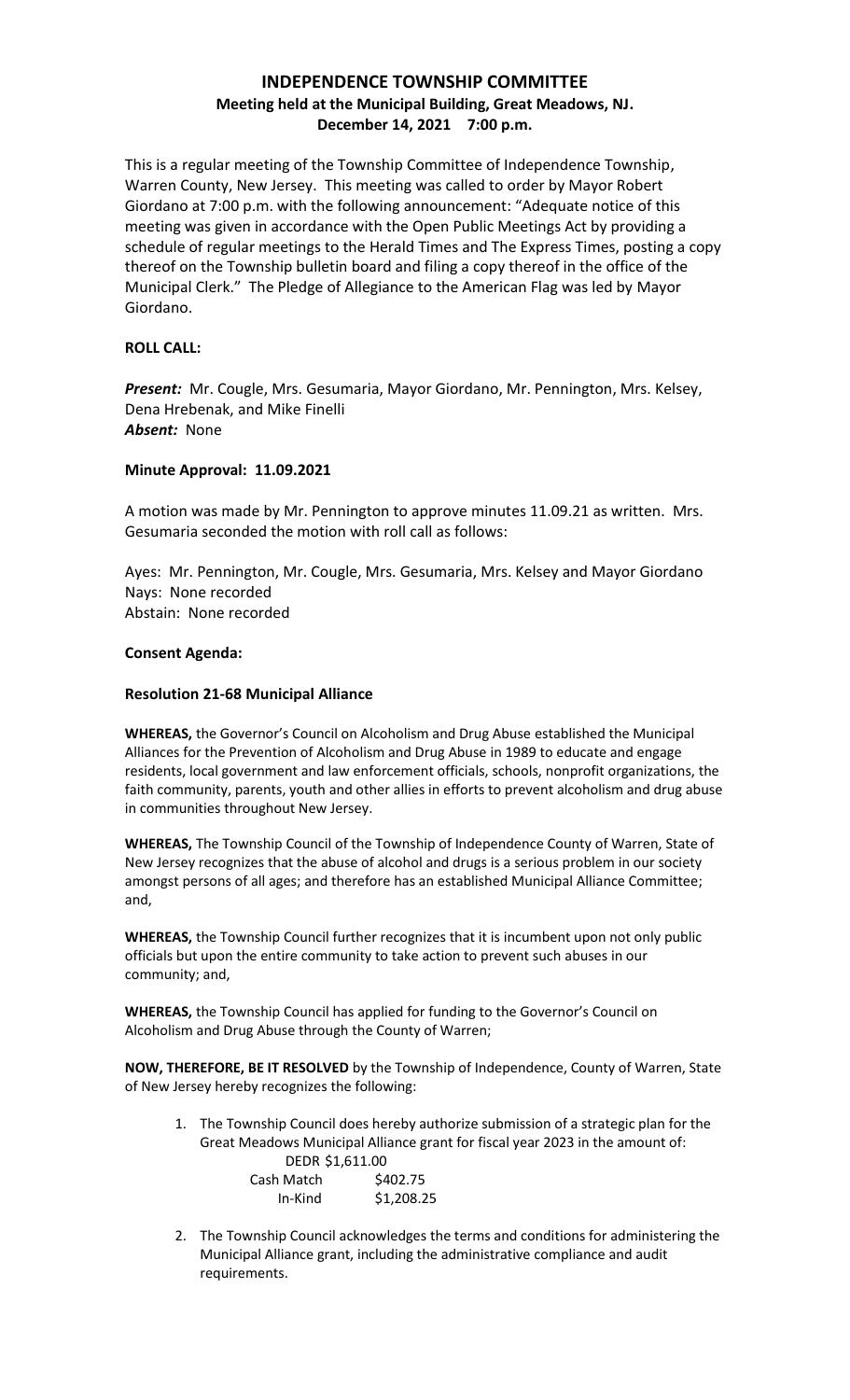## **Resolution 21-69**

#### **APPROPRIATIONS TRANSFERS**

WHEREAS, there appears to be insufficient funds in the below listed account(s) to meet the demands thereon for the balance of the current year, and

WHEREAS, there appears to be a surplus in the below listed account(s) over and above the amount deemed necessary for the balance of the current year.

NOW, THEREFORE, BE IT RESOLVED, by the Township Committee of the Township of Independence that, in accordance with the provisions of N.J.S.A. 40A: 4-58, part of the surplus in the account(s) heretofore mentioned be and same are hereby authorized as transfers to the account(s) mentioned as being insufficient, and

BE IT FURTHER RESOLVED, that the Finance Officer is hereby directed to make the following transfers:

| <b>FROM</b>         | <b>AMOUNT</b> | τо                 | <b>AMOUNT</b> |
|---------------------|---------------|--------------------|---------------|
| Group Insurance O/E | \$1,000.00    | Animal Control O/E | \$1,000.00    |
| <b>TOTAL</b>        | \$1,000.00    | <b>TOTAL</b>       | \$1,000.00    |

Mr. Cougle made a motion to approve Resolutions 21-68 thru 21-69 as written. Mayor Giordano seconded the motion with roll call as follows:

Ayes: Mr. Cougle, Mrs. Gesumaria, Mr. Pennington, Mrs. Kelsey, and Mayor Giordano Nays: None recorded Abstain: none recorded

#### **DEPARTMENT REPORTS:**

Tax Collector - Report submitted via email. Construction/Zoning – Reports submitted via email. Environmental – nothing to report Treasurer – Reports submitted. Working on 2022 budget Recreation/Green Acres – Suspended Basketball at GMRSD. Police – Report submitted via email. Emergency Services - Squad gave a report of calls DPW - Asbury Road done. Salt shed is full. Municipal Clerk: Re-organization meeting on January 4. Land Use Board - Omis Coffee was reviewed.

## **PROFESSIONAL REPORTS**:

Engineer Finelli: Mr. Finelli spoke on the DOT 2022 Russling Road Section 2 Grant project, Woodmont project and Asbury Road project.

**OLD BUSINESS: None**

**NEW BUSINESS: None**